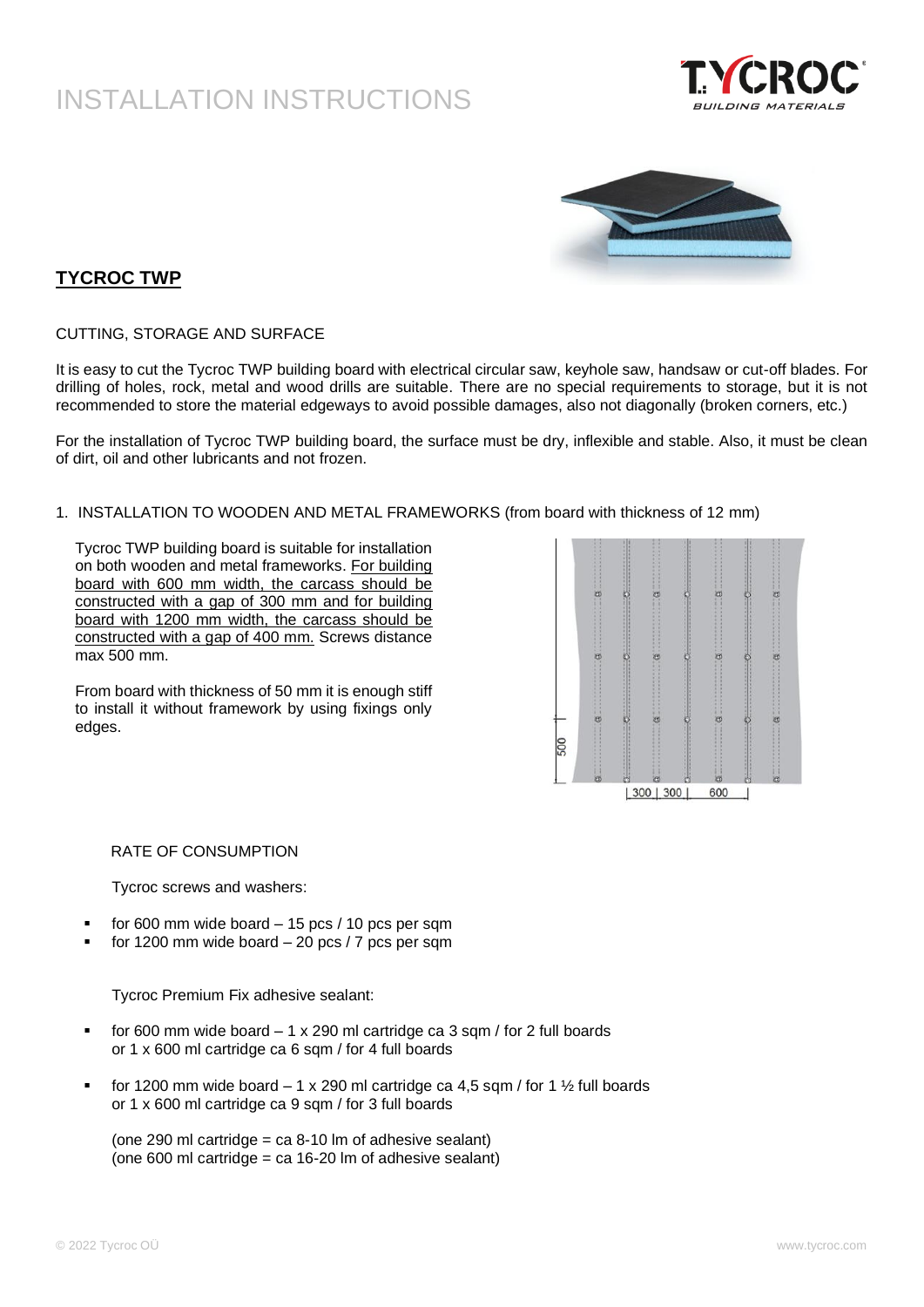



For fastening of building board use Tycroc screws M4x35mm or M4x55 mm and Tycroc metal washers 36x0,6 mm should be used. Use screws that enter the underlying surface by at least 20 mm.



The gaps between building boards and corners should be covered with adhesive sealant, and also fastening washers should be covered with the help of a spittle.



Before mounting the next board, Tycroc Premium Fix adhesive sealant should be applied to the edge of the previous board to glue the building boards to each other.



Direct water contacted corners, cover additionally with waterproofing tape and –membrane.



The surface is immediately ready for tiling or another type of finishing.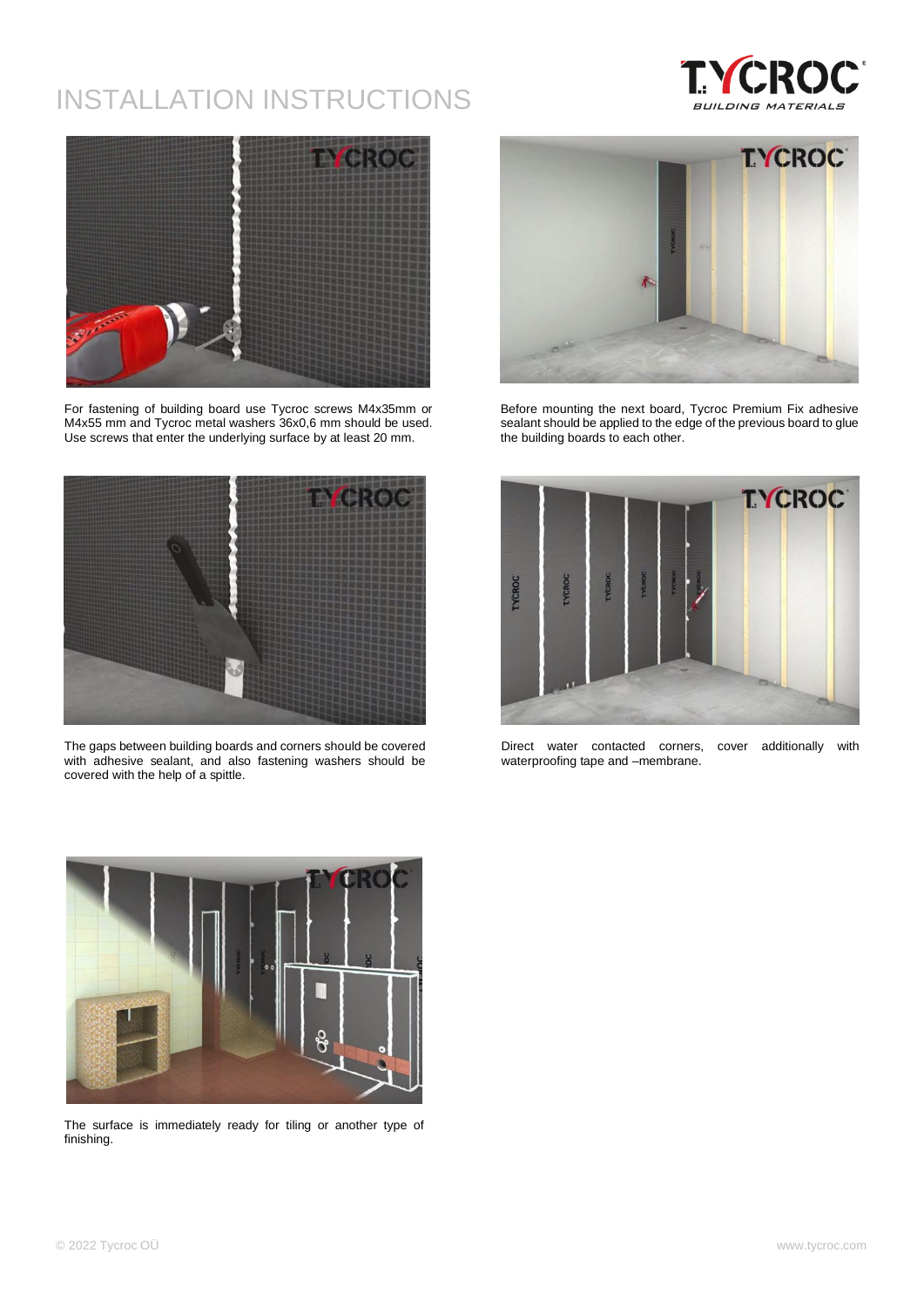

### 2. INSTALLATION ON A SURFACE BY GLUEING (from board with thickness of 6mm)





Apply primer component to the wall. Apply the tiling compound evenly on the whole surface ot on the Tycroc TWP building board. Press the board against the wall and level.



Before mounting the next board, Tycroc Premium Fix adhesive sealant should be applied to the edge of the previous board to glue the building boards to each other.



The gaps between building boards and corners should be covered with adhesive sealant, and also fastening washers should be covered with the help of a spittle. Direct water contacted corners, cover additionally with waterproofing tape and –membrane.



The surface is immediately ready for tiling or another type of finishing.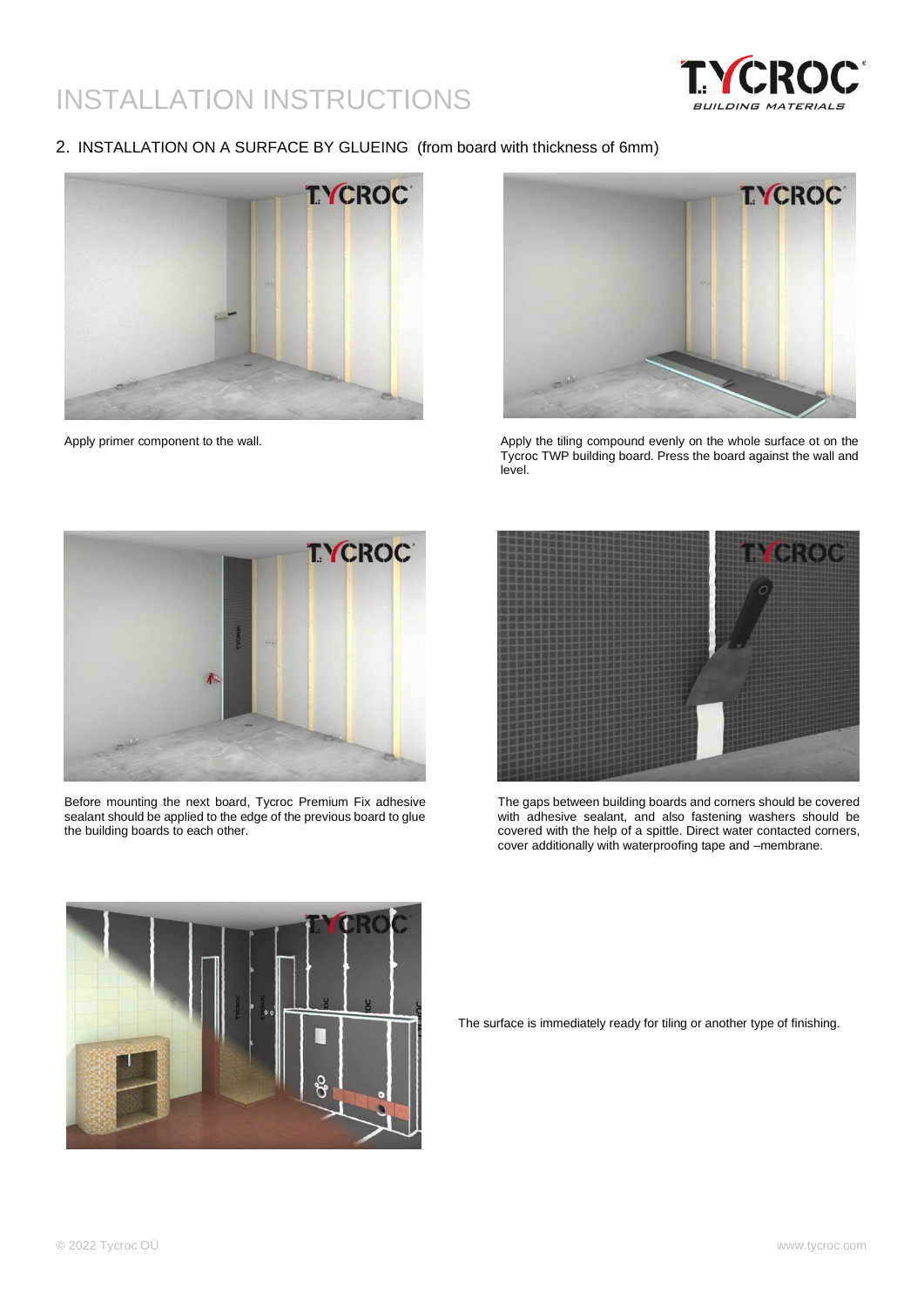

### 3. INSTALLING ON A SURFACE USING METAL DOWELS (from board with thickness of 20 mm)

Using a screw driver make holes through the building board to mark the places for fastenings. Make sure that the fastening places closest to edges are at least 100 mm away from the edge of the building board. One board with dimensions 2500 x 600 mm should have 8 fastening points (holes) / at least 5 fastening points per square meter.

Place dabs on each fastening place (hole), put the building board against the wall, press and level.

Let the dabs curdle a little and then, according to previously marked fastening places (holes) drill holes through the building board and the dab into the wall. Then, according to the drilled holes, strike metal dowels into the wall to ensure that the building board stays on the wall. Before mounting the next board, Tycroc Premium Fix adhesive sealant should be applied to the edge of the previous board to glue the building boards to each other.



### RATE OF CONSUMPTION

Tycroc dowels

for board 2500x600 mm = at least 8 pcs / at least 5 pcs per sqm

Tycroc Premium Fix adhesive sealant

for 2500x600 mm board  $-1 \times 290$  ml cartridge ca 3 sqm / for 2 full boards or 1 x 600 ml cartridge ca 6 sqm / for 4 full boards

(one 290 ml cartridge = ca 8-10 lm of adhesive sealant) (one 600 ml cartridge  $=$  ca 16-20 lm of adhesive sealant)



The gaps between building boards and corners should be covered with adhesive sealant, and also fastening dowels should be covered with Tycroc Premium Fix adhesive. Direct water contacted corners, cover additionally with waterproofing tape and  $$ membrane.



The surface is immediately ready for tiling or another type of finishing.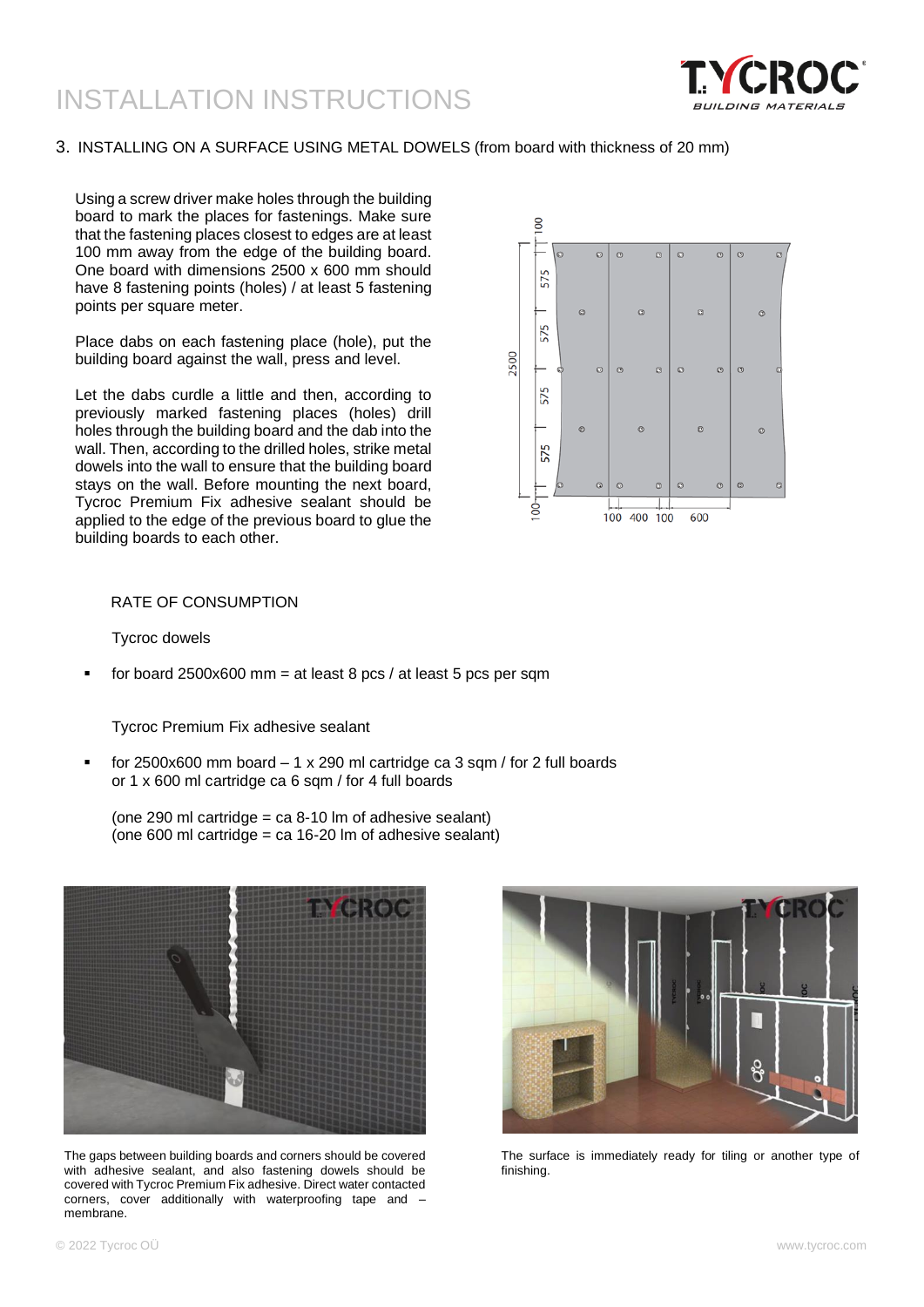

- 4. INSTALLATION ON CONCRETE FLOOR (from board with thickness of 12 mm)
	- 4.1 The floor must be clean of dirt and excessive debris.
	- 4.2 A) Apply fixing compound suitable for concrete surface both to the floor and the bottom surface of the building board. For better adhesion we recommend to prime the floor surface first with suitable primer. B) Apply Tycroc Premium Fix adhesive sealant to the bottom side of the building board.





- 4.3 Place the Tycroc TWP building board on the floor and press it strongly against the surface either by body weight or using additional weight (e.g. a bag of concrete, etc.). Before mounting the next board, Tycroc Premium Fix adhesive sealant should be applied to the edge of the previous board to glue the building boards to each other.
- 4.4 The gaps between building boards and corners should be covered with adhesive sealant with the help of a spattle. Direct water contacted corners, cover additionally with waterproofing tape and –membrane.
- 4.5 The surface is immediately ready for tiling or another type of finishing.
- 5. INSTALLATION ON WOODEN FLOOR (from board with thickness of 12 mm)
	- 5.1 Before the installation of Tycroc TWP building board make sure that the wooden surface is attached in stable manner and according to future loads. The surface must be clean of dirt and excessive debris.
	- 5.2 A) Apply fixing compound suitable for wooden surface both to the floor and the bottom surface of the building board. For better adhesion we recommend to prime the floor surface first with suitable primer.

B) Apply Tycroc Premium Fix adhesive sealant or suitable tile adhesive to the bottom side of the building board.

C) Using beams max distance 300 mm it is possible to use boards with thickness from 50 mm directly on the beams.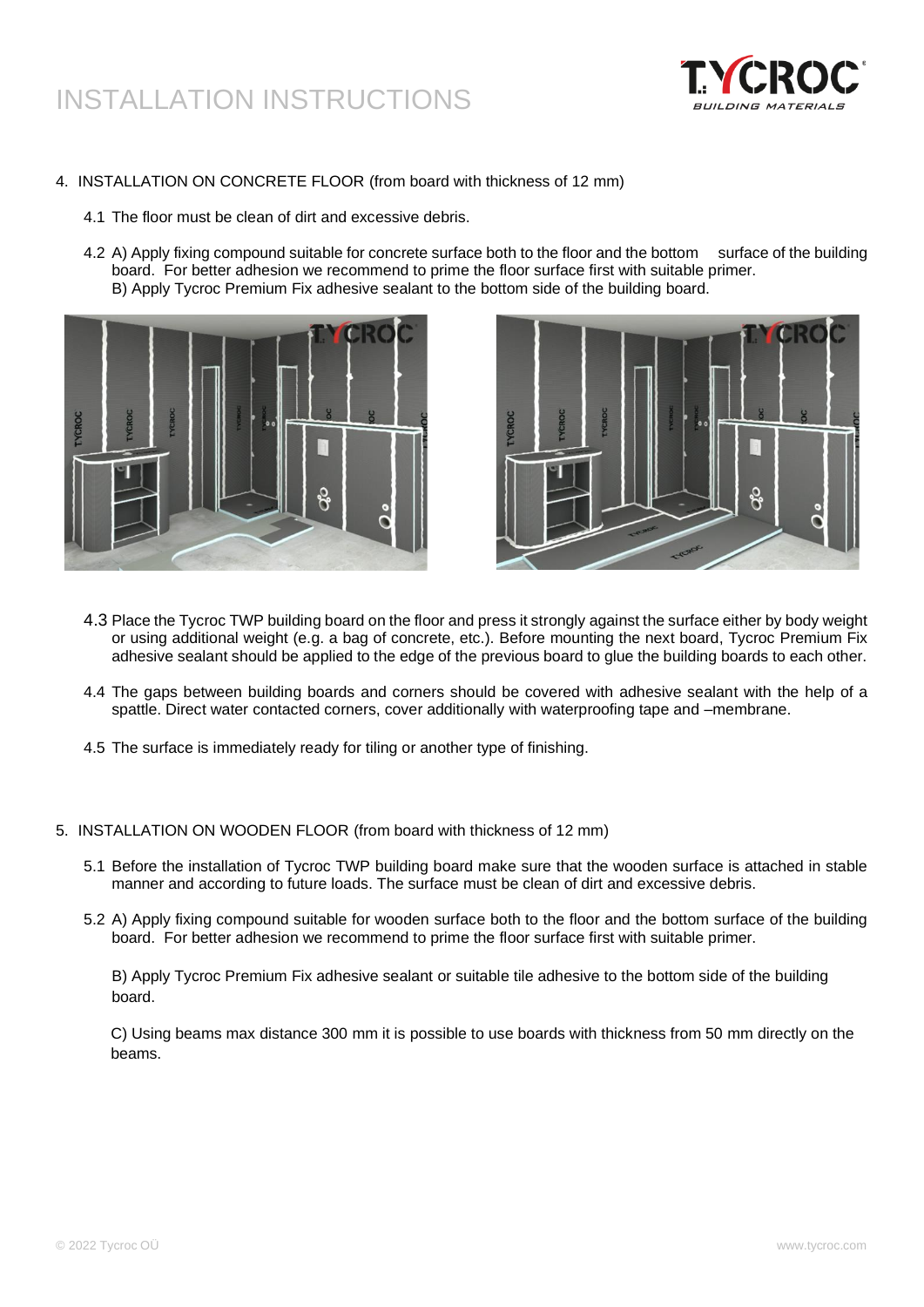



A) / B) Place building board on the floor and press it strongly against the surface, fixing the building board with suitable screws and metal washers 36x0,6 mm. Use screws that enter the underlying surface by at least 20 mm.

Before mounting the next board, Tycroc Premium Fix adhesive sealant should be applied to the edge of the previous board to glue the building boards to each other.



The surface is immediately ready for tiling or another type of finishing.

#### RATE OF CONSUMPTION

Tycroc screws and washers

- Wooden floor: 12 pcs per 2500x600 mm or 2500x1200 mm board
- On the beams =  $18$  pcs per 2500x600 mm board or 30 pcs per 2500x1200 mm board

Tycroc Premium Fix adhesive sealant:

- for 600 mm wide board  $-1 \times 290$  ml cartridge ca 3 sqm / for 2 full boards or 1 x 600 ml cartridge ca 6 sqm / for 4 full boards
- for 1200 mm wide board  $-1 \times 290$  ml cartridge ca 4,5 sqm / for 1  $\frac{1}{2}$  full boards or 1 x 600 ml cartridge ca 9 sqm / for 3 full boards

(one 290 ml cartridge = ca  $8-10$  lm of adhesive sealant) (one 600 ml cartridge =  $ca 16-20$  lm of adhesive sealant)



C) Place building board on the floor and press it strongly against the surface, fixing the building board with suitable screws and metal washers 36x0,6 mm. Use screws that enter the underlying surface by at least 20 mm.

Before mounting the next board, Tycroc Premium Fix adhesive sealant should be applied to the edge of the previous board to glue the building boards to each other.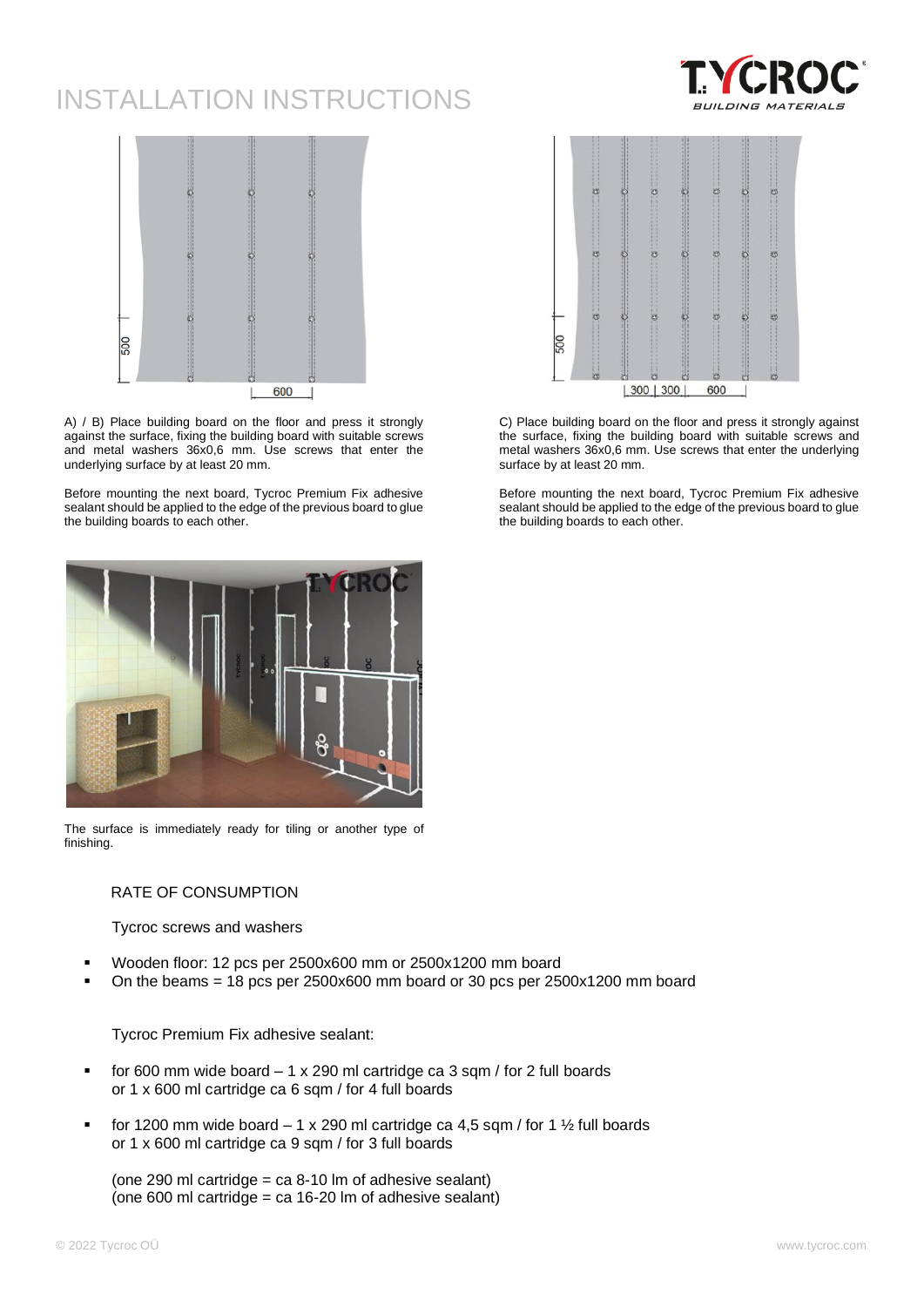

### 6. INSTALLATION ON SUSPENDING CEILING (from board with thickness of 12mm)

Tycroc TWP building board is suitable for installation on both wooden and metal frameworks. For building board with 600mm width, the carcass should be constructed with a gap of 300mm and for building board with 1200mm width, the carcass should be constructed with a gap of 400mm. Screws distance max 500mm.

Bound Tycroc TWP building board to the ceiling suspension system by using Tycroc Premium Fix adhesive sealant. Then add Tycroc screws M4x35mm or M4x55mm. Use screws that enter the underlying surface by at least 20 mm. No need to use Tycroc metal washers 36x0,6mm under the screws because of the light weight of the building boards. Before mounting the next board, Tycroc Premium Fix adhesive sealant should be applied to the edge of the previous board to glue the building boards to each other. Also screws should be covered with the Tycroc Premium Fix adhesive sealant.

The surface is immediately ready for tiling or another type of finishing.



### RATE OF CONSUMPTION

Tycroc screws M4x35 mm or M4x55 mm:

- for 600 mm wide board  $-$  15 pcs / 10 pcs per sqm
- for 1200 mm wide board  $-$  20 pcs / 7 pcs per sqm

Tycroc Premium Fix adhesive sealant:

- for 600 mm wide board  $-1 \times 290$  ml cartridge ca 3 sqm / for 2 full boards or 1 x 600 ml cartridge ca 6 sqm / for 4 full boards
- for 1200 mm wide board  $-1 \times 290$  ml cartridge ca 4.5 sqm / for 1  $\frac{1}{2}$  full boards or 1 x 600 ml cartridge ca 9 sqm / for 3 full boards

### 7. INSTALLATION ON SURFACE CEILING BY GLUEING (from board with thickness of 6 mm)

Accordingly the topic 2.

<sup>(</sup>one 290 ml cartridge =  $ca 8-10$  lm of adhesive sealant) (one 600 ml cartridge = ca 16-20 lm of adhesive sealant)